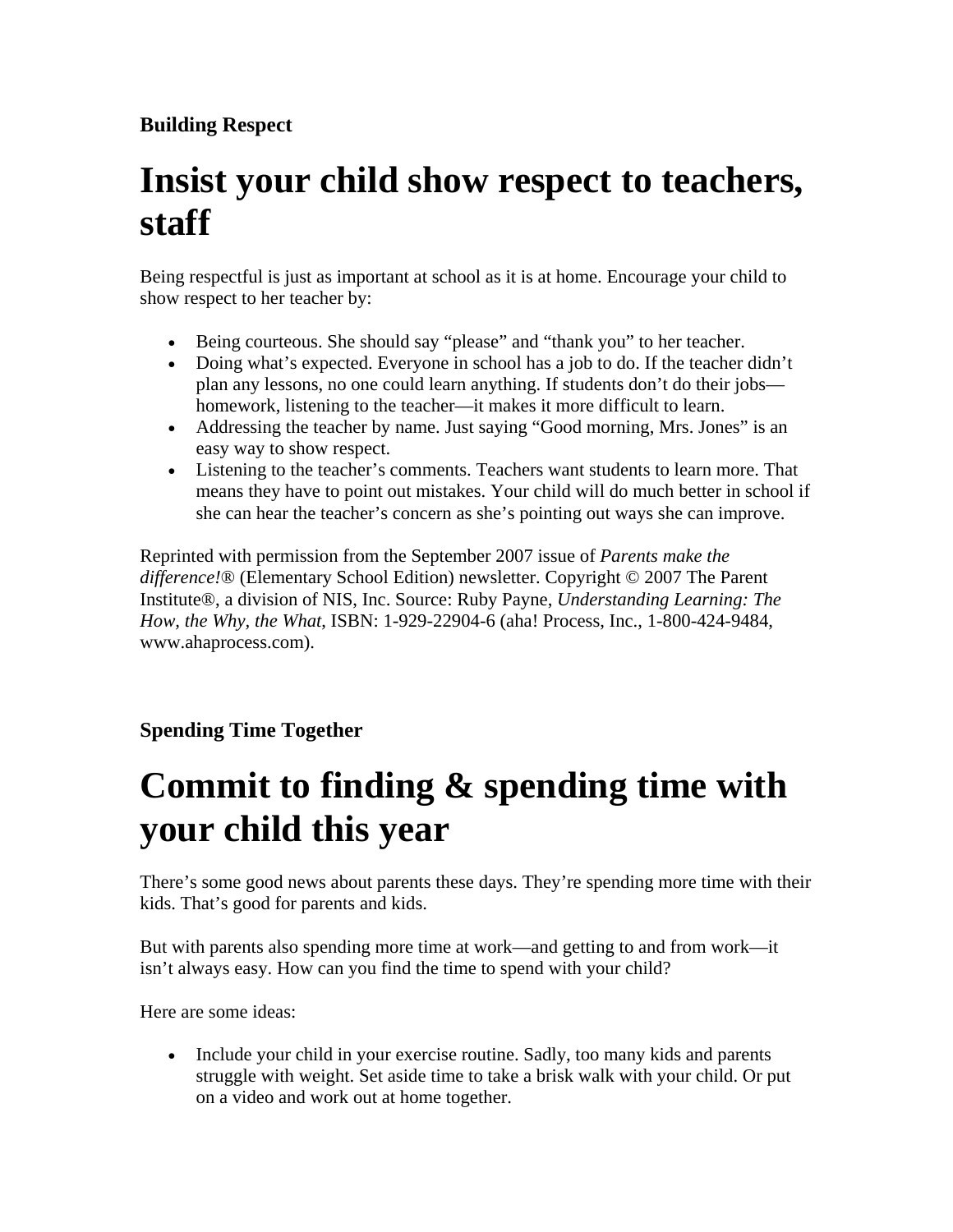- Schedule it. Many families have plans for a family night once a week. Make this a habit and protect the time.
- Remember that sometimes "good enough" really is. Not everything in life has to be perfect. So feed your child a sandwich—and then take a walk to look at the stars. The truth is that your child wants you to be less stressed and tired.
- Do chores with your child. Use the time to teach important life skills.
- Watch your child's favorite TV show together. You'll learn more about what your child is viewing and you can talk more about it.

Reprinted with permission from the September 2007 issue of *Parents make the difference!*® (Elementary School Edition) newsletter. Copyright © 2007 The Parent Institute®, a division of NIS, Inc. Source: Neil Howe and William Strauss, *Millennials Rising: The Next Great Generation*, ISBN: 0-375-70719-0 (Vintage Books, 1-800-733- 3000, www.vintagebooks.com).

### **Create routines for homework at the beginning of the year**

Children who spend more time on homework, on average, do better in school. So ensuring your child has what she needs to do her homework is one of the best ways you can support learning at home.

Make sure your child has:

- A well-lit study area. This can be at a desk or table top. If at the kitchen table, make the kitchen off limits to others during study time. Turn off the television, too.
- A homework "Survival Kit." Include pencils, pens, paper, tape, pencil sharpener, erasers, crayons, markers, glue stick, scissors, dictionary, ruler.
- Standby support. Get phone numbers of classmates your child can call with homework questions.
- A set study time. Which would your child prefer? Right after school, leaving the evening free to play? Or after an hour of play or after dinner?

Reprinted with permission from the September 2007 issue of *Parents make the difference!*® (Elementary School Edition) newsletter. Copyright © 2007 The Parent Institute®, a division of NIS, Inc. Source: Michael Popkin, Bettie Youngs and Jane Healy, *Helping Your Child Succeed in School: A Guide for Parents of 4 to 14 Year Olds*, ISBN: 1-880283-15-8 (Active Parenting Publishers, 1-800-825-0060, www.activeparenting.com).

#### **Working With Your School**